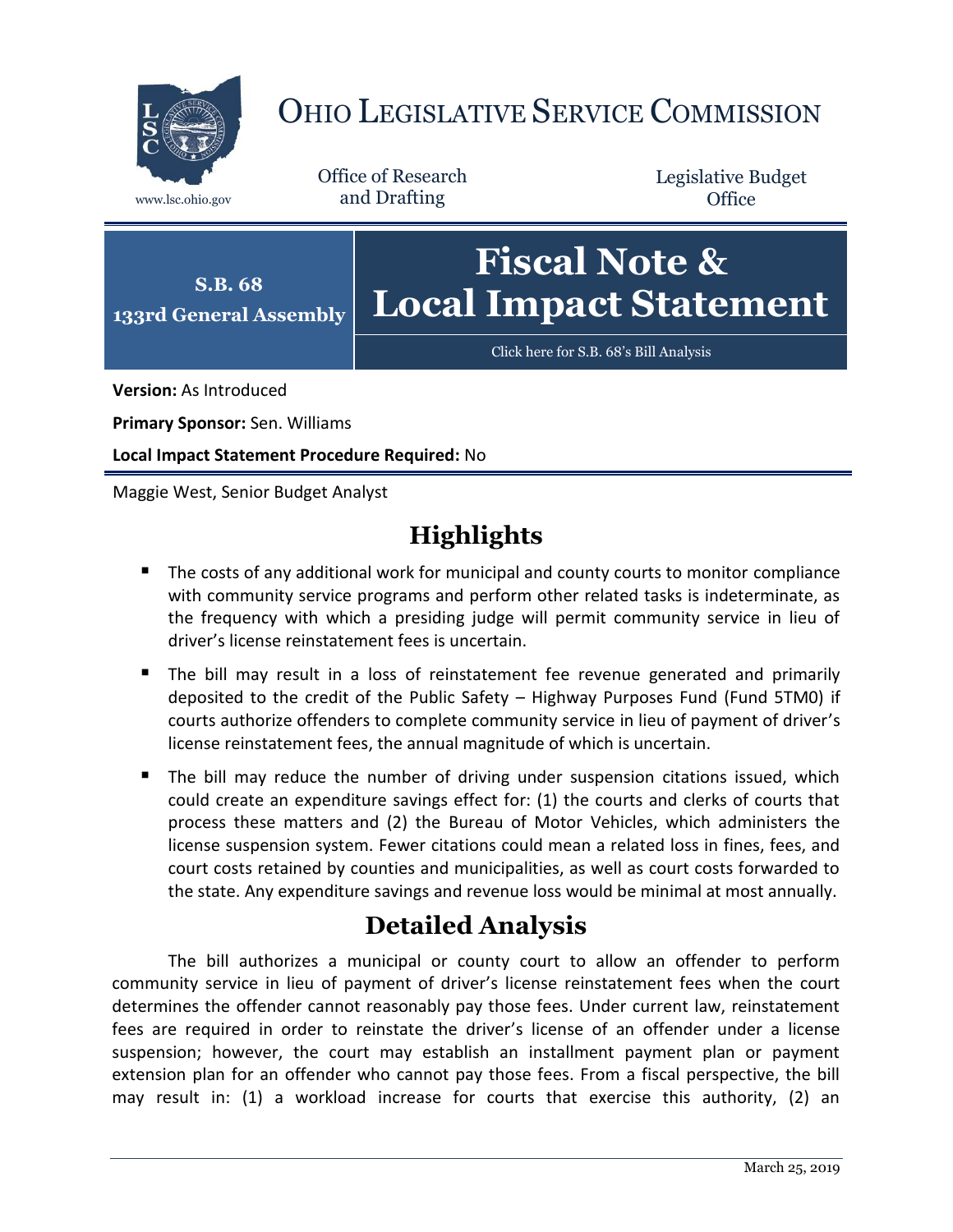indeterminate decrease in license reinstatement fee revenue, and (3) a reduction in fine revenue and court costs related to driving under suspension citations.

## **County and municipal court workloads**

To the extent that a given court chooses to utilize its authority to grant community service, the court may experience some increase in administrative costs, as court personnel will need to monitor compliance, establish service plans, process paperwork, and perform other related tasks. Considering this option would be exercised at the discretion of the presiding judge, the frequency with which community service requests would be granted is likely to vary from jurisdiction to jurisdiction. Presumably, this would be dependent on the circumstances of a case and the court's ability to absorb the increase in workload.

## **Revenue loss**

#### **License reinstatement fees**

The bill could have a negative, but indeterminate, fiscal impact on the state due to a decrease in the amount of license reinstatement fee revenue collected annually, as an unknown number of offenders may be eligible for and subsequently granted community service in lieu of payment. In addition to the number of requests granted, the magnitude of any loss experienced would also depend on the fee amount associated with the suspension for which community service was granted in lieu of payment. A precise estimate is problematic to calculate, as an unknown number of requests granted may involve offenders who would have not otherwise paid the reinstatement fee. Reinstatement fees range from \$15 to \$650 depending on the type of suspension. These fees are generally deposited into the state treasury to the credit of the Public Safety – Highway Purposes Fund (Fund 5TM0). $<sup>1</sup>$ </sup>

In Ohio, the most common type of suspension relates to noncompliance, or failure to show proof of insurance at a traffic stop or accident, which accounted for 1,291,905, or nearly 39%, of the total number (3,293,740) of statewide suspensions in calendar year 2017. The reinstatement fee for this type of suspension is \$100 for the first offense and up to \$600 for each subsequent violation.

### **Fines for driving under suspension**

It could be the case that a portion of eligible offenders who would have opted to drive under suspension if unable to pay their reinstatement fee would not do so if given the opportunity to perform community service in lieu of payment. In this case, there would be a reduction in the number of driving under suspension citations issued. Driving under suspension or in violation of a license restriction is generally a first degree misdemeanor, subject to a fine of up to \$1,000, a jail term not to exceed 180 days, or both. Any resulting decrease in citations issued creates a potential expenditure savings effect for the courts and clerks of courts that process these matters, as well as the Bureau of Motor Vehicles that administers the license suspension system. Fewer subsequent convictions would mean a related loss in fine, fee, and court cost revenue retained by counties and municipalities, as well as statutorily required court

 $\overline{a}$ 

 $<sup>1</sup>$  In addition to a contribution to Fund 5TM0, the reinstatement fee for certain license suspensions may</sup> be distributed to other funds as required by statute.